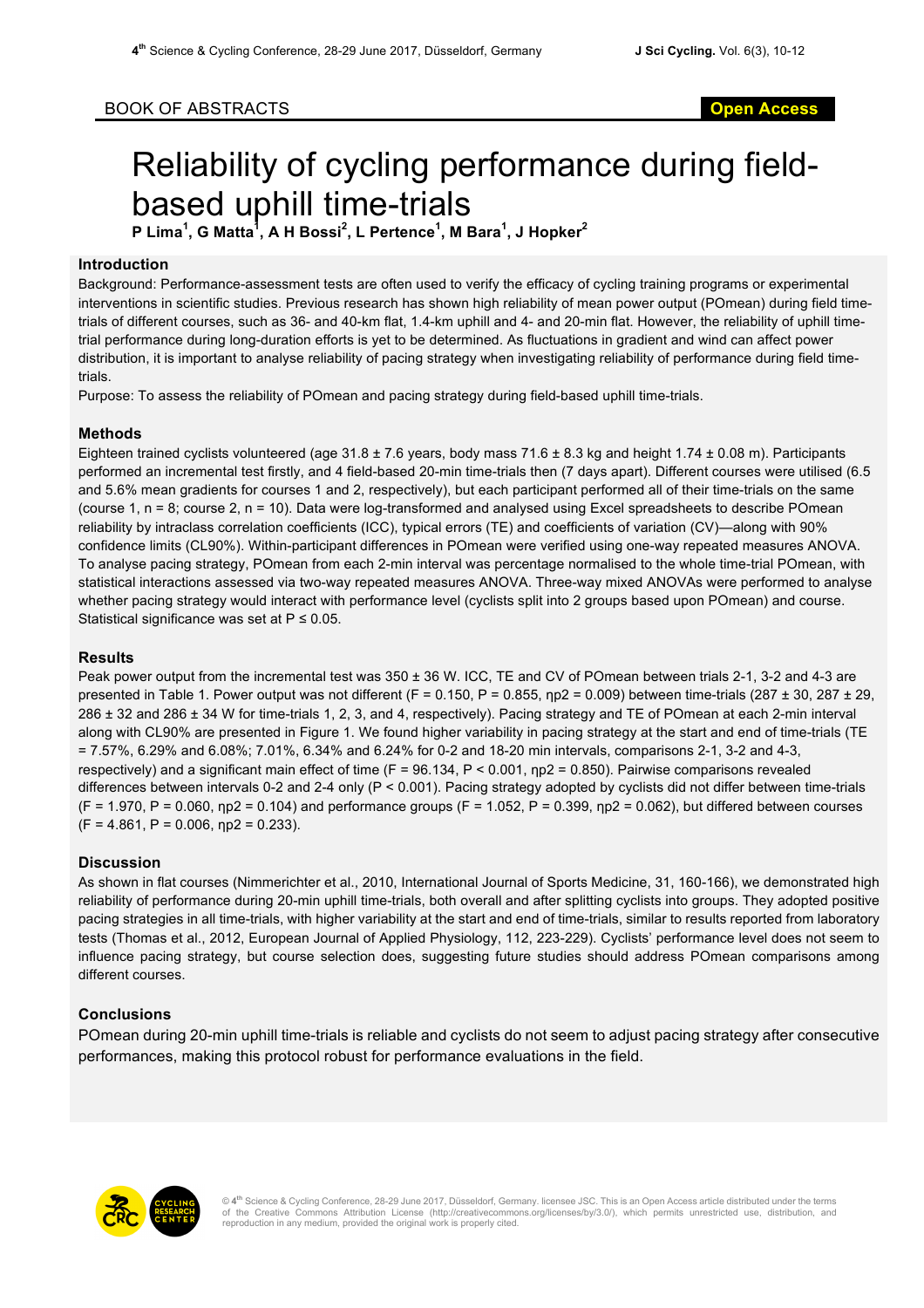|                           | $PO_{mean} (W)$  |                  |                  |                  |                  |
|---------------------------|------------------|------------------|------------------|------------------|------------------|
|                           | All participants | Top 9            | <b>Bottom 9</b>  | Course 1         | <b>Course 2</b>  |
|                           | $(n = 18)$       | performers       | performers       | $(n = 8)$        | $(n = 10)$       |
| ICC $(2 \text{ to } 1)$   | 0.95             | 0.94             | 0.97             | 0.95             | 0.98             |
|                           | $[0.89 - 0.98]$  | $[0.80 - 0.98]$  | $[0.91 - 0.99]$  | $[0.82 - 0.99]$  | $[0.93 - 0.99]$  |
| $ICC$ <sup>(3 to 2)</sup> | 0.97             | 0.96             | 0.98             | 0.96             | 0.98             |
|                           | $[0.92 - 0.98]$  | $[0.88 - 0.99]$  | $[0.94 - 0.99]$  | $[0.86 - 0.99]$  | $[0.93 - 0.99]$  |
| $ICC$ <sup>(4 to 3)</sup> | 0.95             | 0.96             | 0.96             | 0.96             | 0.97             |
|                           | $[0.90 - 0.98]$  | $[0.86 - 0.99]$  | $[0.87 - 0.99]$  | $[0.85 - 0.99]$  | $[0.90 - 0.99]$  |
| <b>Mean</b>               | 0.96             | 0.95             | 0.97             | 0.96             | 0.97             |
|                           | $[0.92 - 0.98]$  | $[0.89 - 0.98]$  | $[0.93 - 0.99]$  | $[0.89 - 0.99]$  | $[0.94 - 0.99]$  |
| TE $(2 \text{ to } 1)$    | 7.19             | 8.74             | 5.44             | 7.49             | 6.07             |
|                           | $[5.64 - 10.06]$ | $[6.28 - 14.95]$ | $[3.91 - 9.31]$  | $[5.29 - 13.47]$ | $[4.43 - 9.99]$  |
| TE $(3 to 2)$             | 6.15             | 6.44             | 5.28             | 6.57             | 6.06             |
|                           | $[4.82 - 8.60]$  | $[4.62 - 11.01]$ | $[3.80 - 9.04]$  | $[4.64 - 11.81]$ | $[4.42 - 9.97]$  |
| TE $(4 to 3)$             | 7.72             | 7.04             | 8.72             | 7.06             | 8.33             |
|                           | $[6.06 - 10.81]$ | $[5.06 - 12.05]$ | $[6.27 - 14.93]$ | $[4.98 - 12.69]$ | $[6.08 - 13.71]$ |
| <b>Mean</b>               | 7.05             | 7.47             | 6.67             | 7.05             | 6.91             |
|                           | $[6.02 - 8.77]$  | $[6.02 - 10.55]$ | $[5.37 - 9.42]$  | $[5.57 - 10.12]$ | $[5.54 - 9.31]$  |
| CV <sup>(2 to 1)</sup>    | 2.6              | 3.1              | 2.1              | 2.7              | 2.1              |
|                           | $[2.0 - 3.6]$    | $[2.2 - 5.3]$    | $[1.5 - 3.6]$    | $[1.9 - 4.9]$    | $[1.5 - 3.5]$    |
| CV <sup>(3 to 2)</sup>    | 2.2              | 2.2              | 2.0              | 2.4              | 2.2              |
|                           | $[1.7 - 3.1]$    | $[1.5 - 3.7]$    | $[1.4 - 3.5]$    | $[1.7 - 4.3]$    | $[1.6 - 3.6]$    |
| CV <sup>(4 to 3)</sup>    | 2.8              | 2.3              | 3.3              | 2.6              | 3.0              |
|                           | $[2.2 - 3.9]$    | $[1.7 - 4.0]$    | $[2.4 - 5.8]$    | $[1.8 - 4.6]$    | $[2.2 - 5.0]$    |
| <b>Mean</b>               | 2.5              | 2.6              | 2.6              | 2.5              | 2.5              |
|                           | $[2.2 - 3.2]$    | $[2.1 - 3.6]$    | $[2.0 - 3.6]$    | $[2.0 - 3.7]$    | $[2.0 - 3.3]$    |

Table 1. Within-subject intraclass correlation coefficients (ICC), absolute typical errors (TE) and typical errors as coefficients of variation (CV) between tests. Data are presented as mean [CL90%].